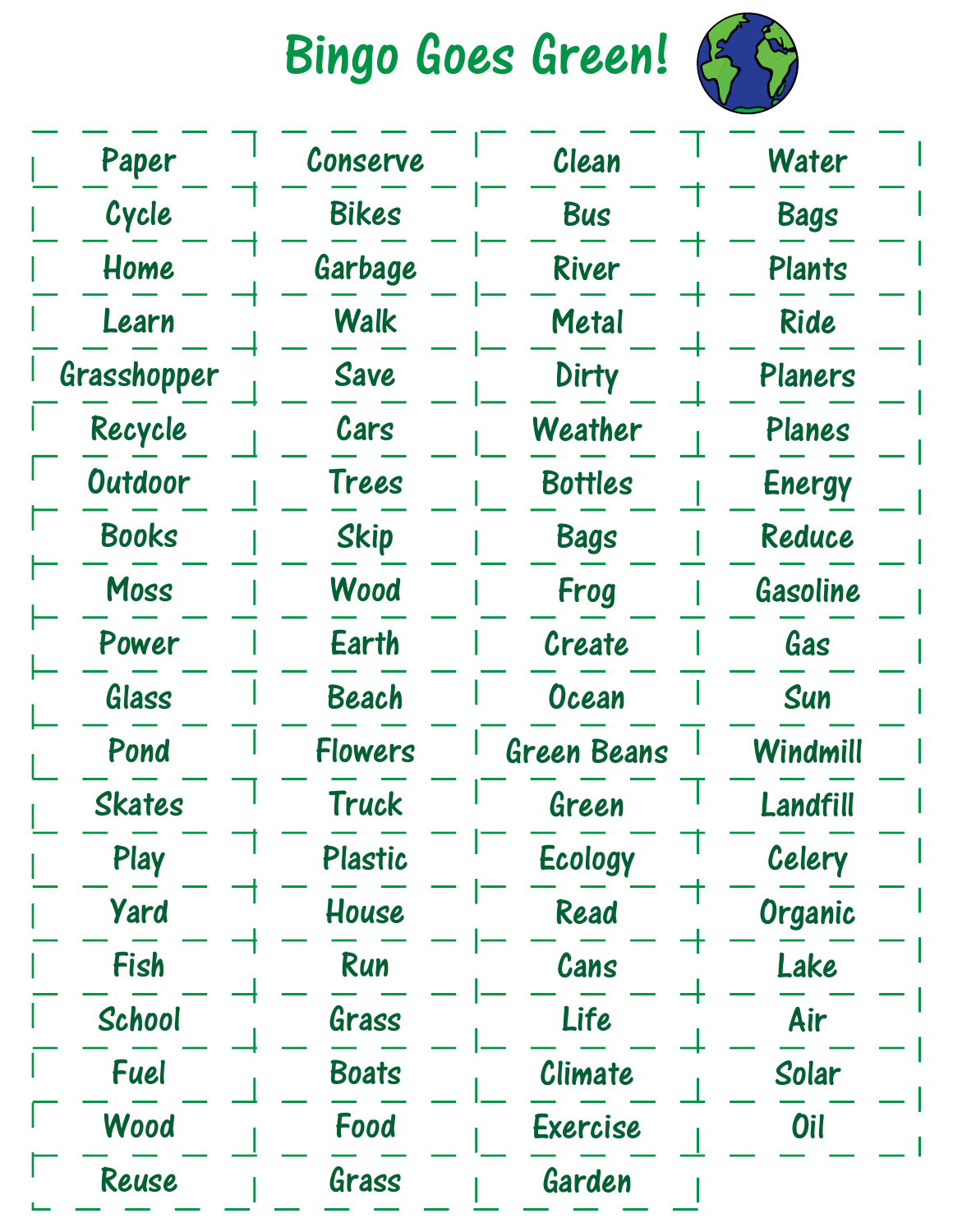| Go Green Bingo! |               |              |            |        |  |
|-----------------|---------------|--------------|------------|--------|--|
| Frog            | Play          | Outdoor      | Plastic    | Create |  |
| Glass           | <b>Skates</b> | River        | Wood       | Celery |  |
| Pond            | <b>Bus</b>    |              | <b>Oil</b> | Run    |  |
| Learn           | Clean         | <b>Books</b> | Power      | Energy |  |
| Cans            | Landfill      | <b>Fuel</b>  | Cycle      | Ride   |  |

## Go Green Bingo!

| Reduce | Reuse        | Moss    | <b>Walk</b>  | Cars        |
|--------|--------------|---------|--------------|-------------|
| Home   | <b>Save</b>  | Wood    | Conserve     | Clean       |
| Fish   | Weather      |         | <b>Water</b> | <b>Bags</b> |
| Lake   | <b>Earth</b> | Plants  | <b>Ocean</b> | Garden      |
| Train  | <b>Skip</b>  | Garbage | <b>Metal</b> | Trees       |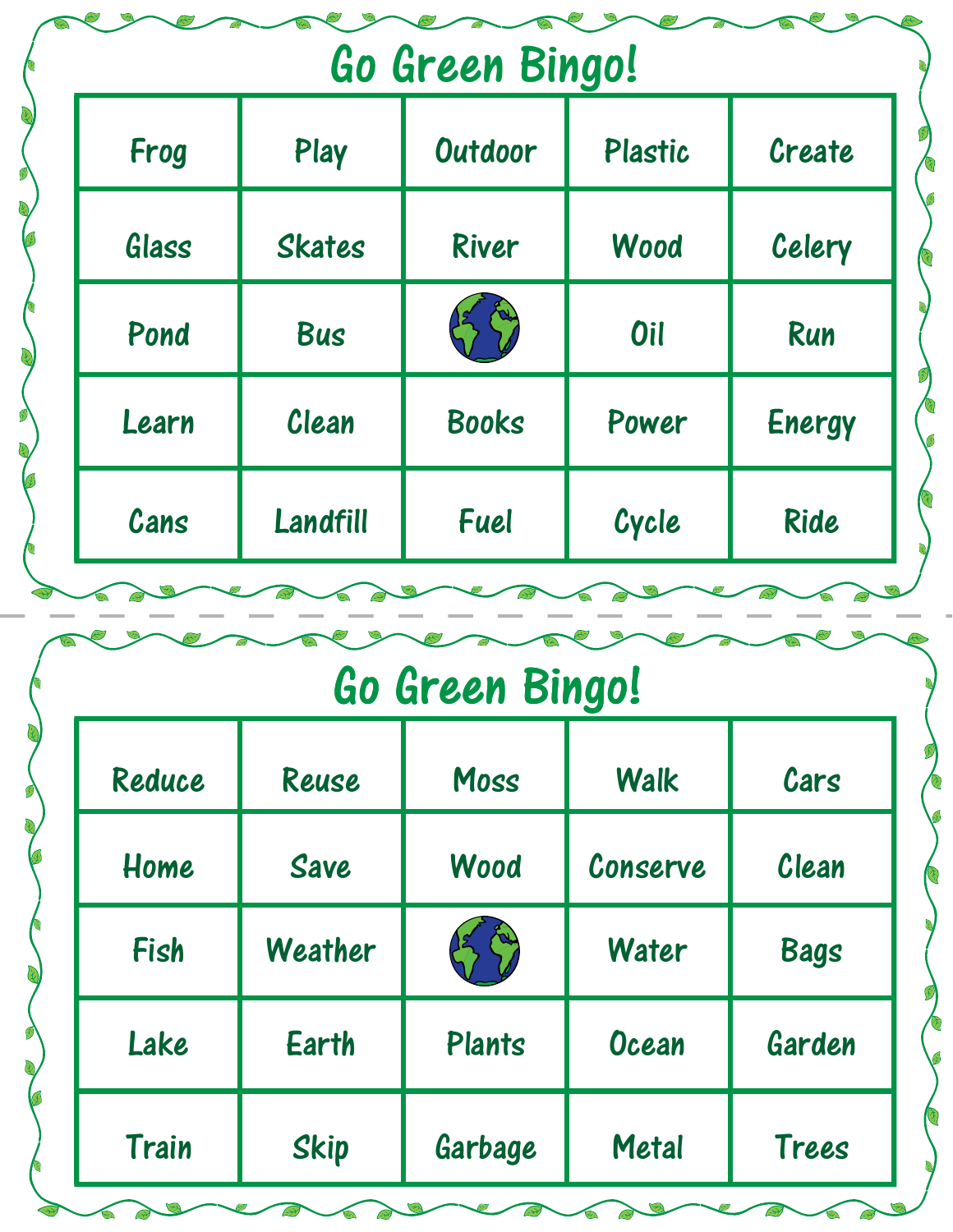| Go Green Bingo! |                |                |             |                       |  |
|-----------------|----------------|----------------|-------------|-----------------------|--|
| Power           | Climate        | <b>Bottles</b> | Solar       | Grass                 |  |
| Grasshopper     | <b>Save</b>    | <b>Bags</b>    | Home        | <b>Train</b>          |  |
| Green           | <b>Truck</b>   |                | Wood        | School                |  |
| Paper           | <b>Flowers</b> | Reduce         | <b>Bags</b> | Green<br><b>Beans</b> |  |
| <b>Bikes</b>    | Garden         | Exercise       | Create      | Moss                  |  |

## Go Green Bingo!

| Life    | <b>Yard</b>  | Organic | <b>Boats</b>   | <b>Bikes</b>          |
|---------|--------------|---------|----------------|-----------------------|
| Garbage | Read         | Train   | Glass          | <b>Metal</b>          |
| Outdoor | Planers      |         | <b>Bottles</b> | Fish                  |
| Recycle | Cans         | Frog    | Plastic        | Green<br><b>Beans</b> |
| Ecology | <b>Truck</b> | Sun     | Grass          | Fuel                  |